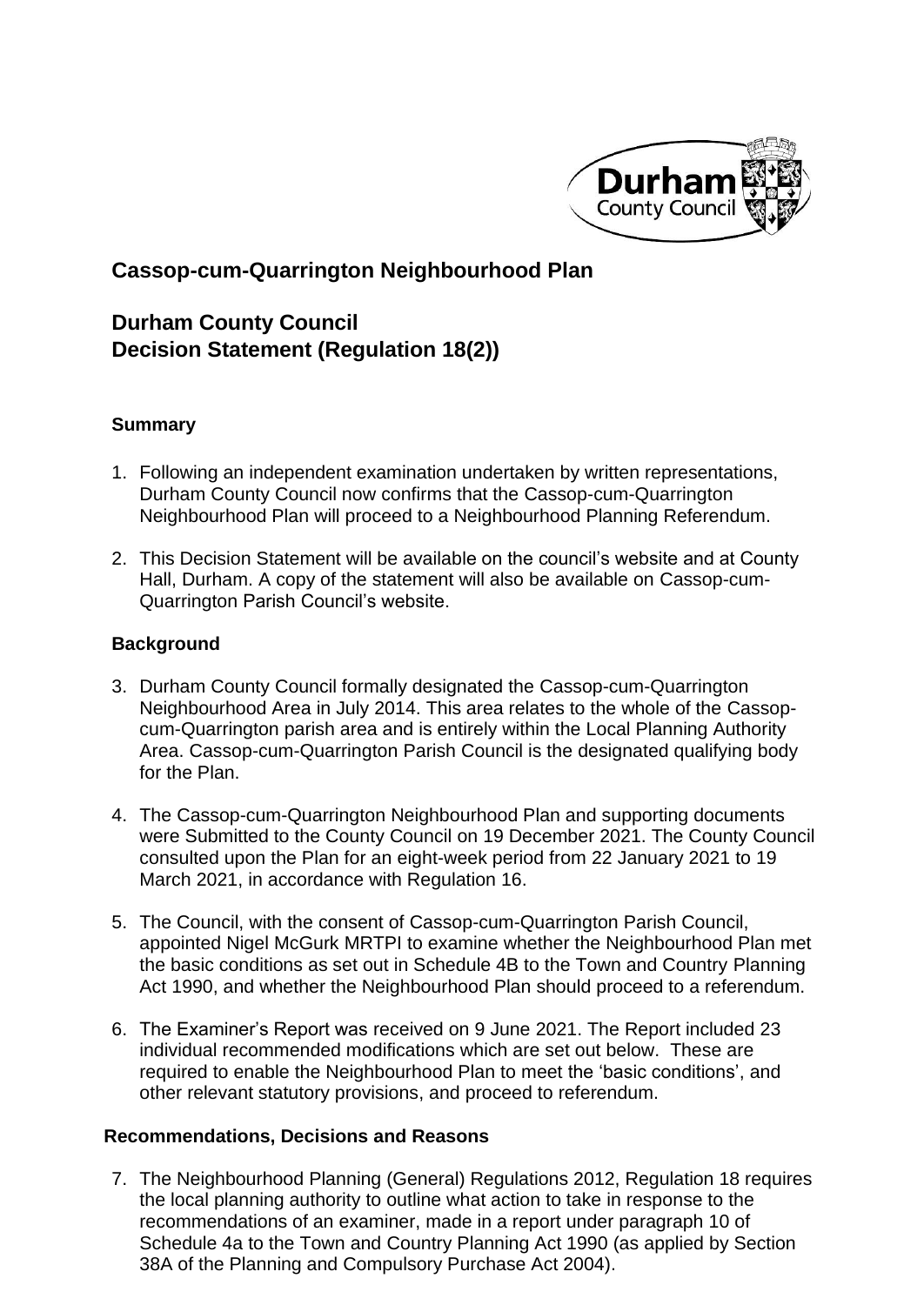- 8. Having considered the recommendations made in the examiner's report, and the reasons for them, Durham County Council has agreed to accept the modifications made to the draft plan under paragraph 12(6) of Schedule 4B to the Town and Country Planning Act 1990.
- 9. To meet the requirements of the Localism Act 2011, a referendum will be held in the area formally designated as the Cassop-cum-Quarrington Neighbourhood Area on the 23 September 2021.

**Geoff Paul (Interim Head of Development and Housing)** 

**Dated: 14 July 2021**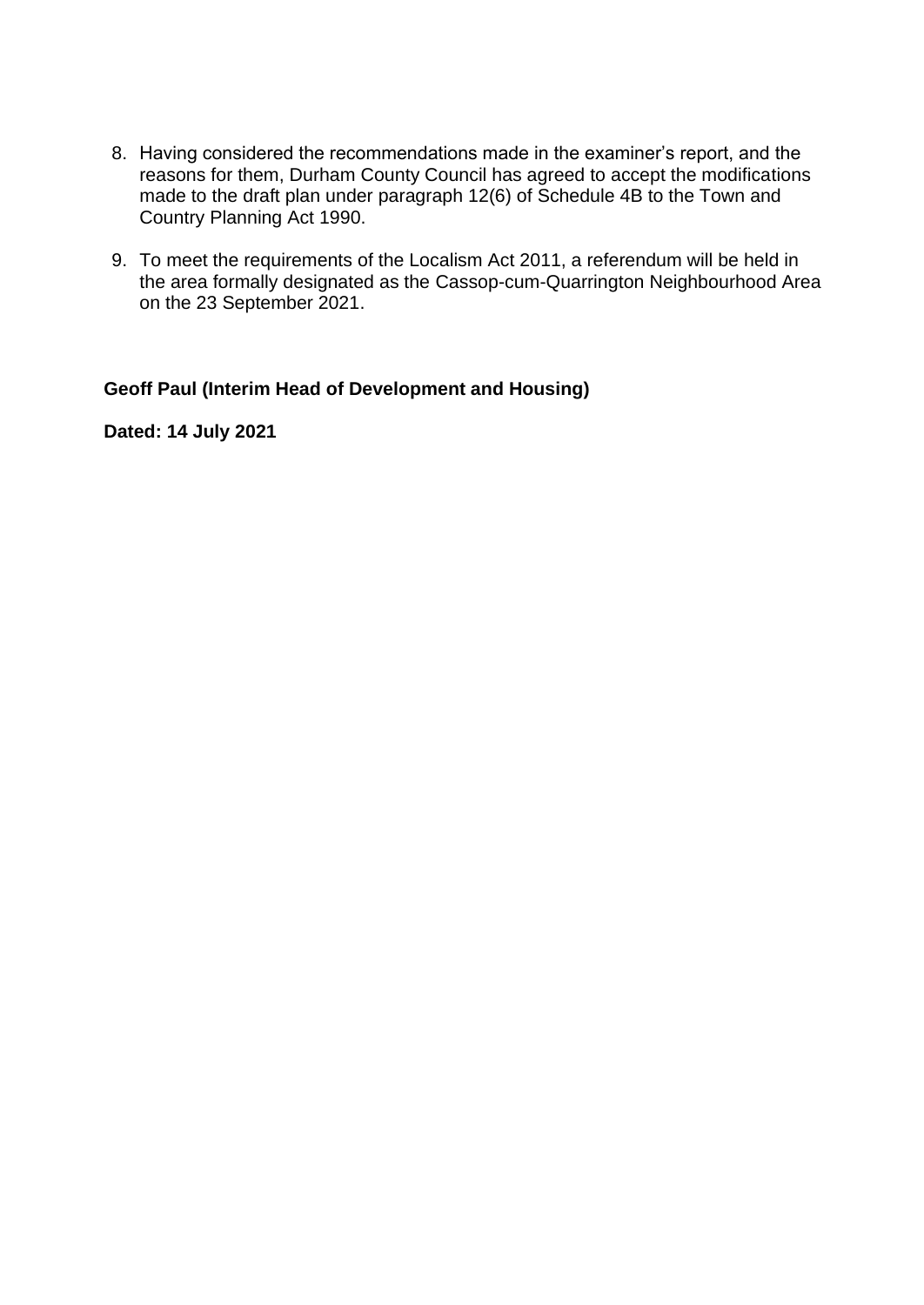### **ANNEX 1**

#### **Examiner's recommended modifications to Cassop-cum-Quarrington Neighbourhood Plan**

| Policy or<br><b>Section</b>                        | <b>Summary of Recommendation</b>                                                                                                                                                                                                                                                                                      |
|----------------------------------------------------|-----------------------------------------------------------------------------------------------------------------------------------------------------------------------------------------------------------------------------------------------------------------------------------------------------------------------|
| Headers and<br>footers                             | Change the headers to each page to "Cassop-cum-Quarrington<br>Neighbourhood Plan 2020-2035" and delete the footer date<br>reference (or replace with reference to month/year the<br>Neighbourhood Plan was made)                                                                                                      |
| Introductory<br>Section                            | Delete Paragraphs 1.22, 1.23 and 1.23 (both Paras 1.23)                                                                                                                                                                                                                                                               |
| Policy CCQ1:<br>Protected<br><b>Rural Settings</b> | Change the second paragraph of Policy CCQ1 to "Development"<br>which maintains and where possible, enhances, the rural character<br>of PRS land will be supported. Development within the PRS will be<br>assessed according to its impacts upon the rural character and<br>essential roles which the PRS land plays." |
|                                                    | Change second word on second line of Policy CCQ1 to "on"                                                                                                                                                                                                                                                              |
|                                                    | Delete "Symbolic Rural Gaps" plan on page 24 and delete<br>"Protected Rural Setting Context" plan on page 27                                                                                                                                                                                                          |
|                                                    | Delete last sentence of Para 4.2 and delete Para 4.3                                                                                                                                                                                                                                                                  |
|                                                    | Para 4.9, delete everything after the first sentence and replace<br>with "The PRS is shown on Policies Map 1."                                                                                                                                                                                                        |
|                                                    | Delete Paras 4.10 to 4.14                                                                                                                                                                                                                                                                                             |
|                                                    | Para 4.15, end of first line, change "an" to "a"                                                                                                                                                                                                                                                                      |
|                                                    | Para 4.15, change last line to " identified on Policies"                                                                                                                                                                                                                                                              |
| Policy CCQ2:<br>Local Green<br><b>Spaces</b>       | Policy CCQ2, for clarity and consistency, taking into consideration<br>other recommendations set out in this Report, change the first<br>sentence to "The sites listed below and identified in parts 1 to 17 of<br>Policy Map 2 are designated as areas of Local Green Space."                                        |
|                                                    | Policy CCQ2, delete the second sentence and the second<br>paragraph and replace with "The management of development<br>within areas of Local Green Space will be consistent with that for<br>development within Green Belts."                                                                                         |
|                                                    | Delete that part of LGS4 on land allocated for employment use                                                                                                                                                                                                                                                         |
|                                                    | Para 5.4, last line, change to " list or on a map."                                                                                                                                                                                                                                                                   |
|                                                    | Para 5.11, change last sentence to "Space is restricted in"                                                                                                                                                                                                                                                           |